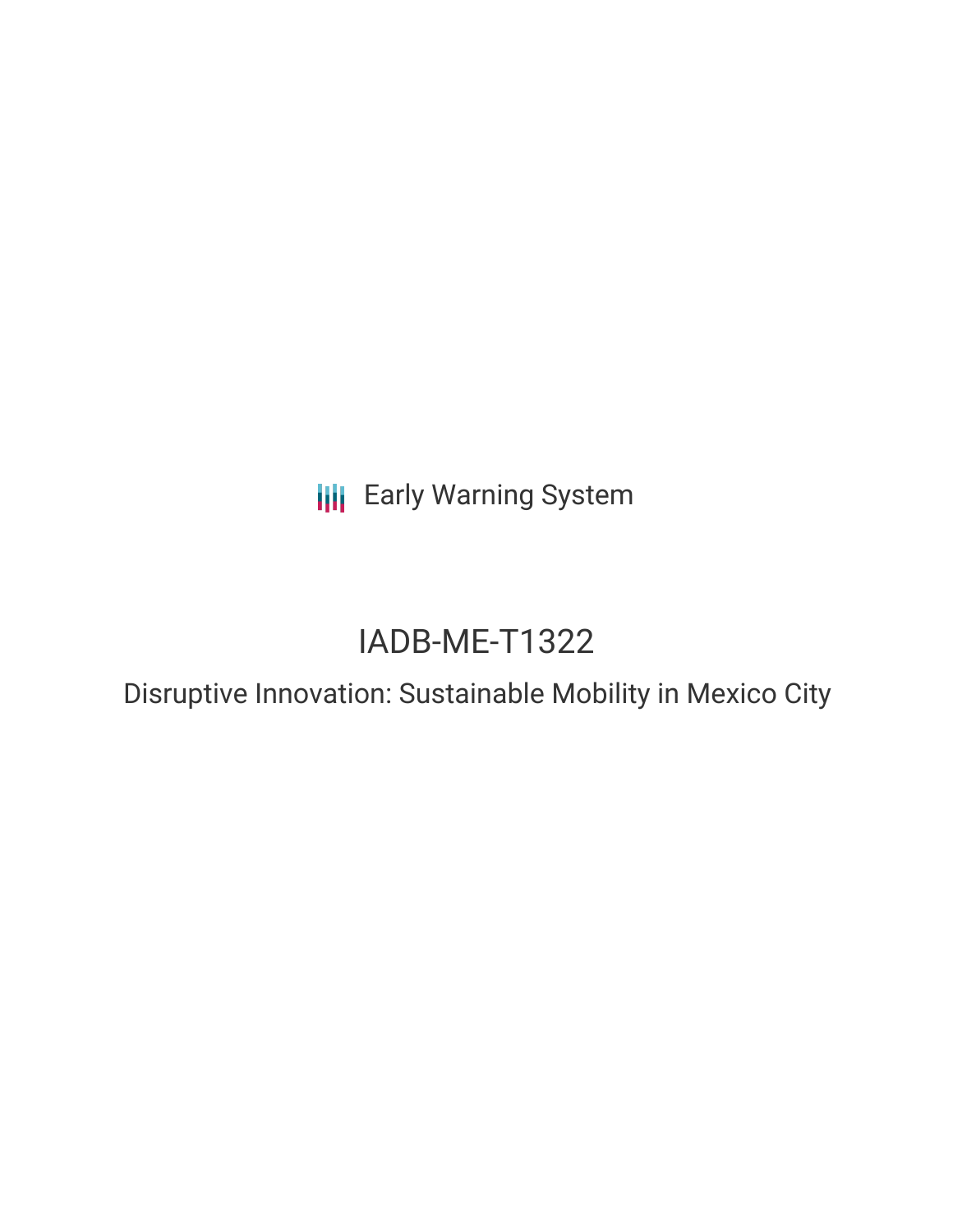#### **Quick Facts**

| <b>Countries</b>               | Mexico                                  |
|--------------------------------|-----------------------------------------|
| <b>Financial Institutions</b>  | Inter-American Development Bank (IADB)  |
| <b>Status</b>                  | Active                                  |
| <b>Bank Risk Rating</b>        | C                                       |
| <b>Voting Date</b>             | 2016-11-28                              |
| <b>Sectors</b>                 | <b>Technical Cooperation, Transport</b> |
| <b>Investment Type(s)</b>      | Grant                                   |
| <b>Investment Amount (USD)</b> | $$1.00$ million                         |
| <b>Project Cost (USD)</b>      | $$2.04$ million                         |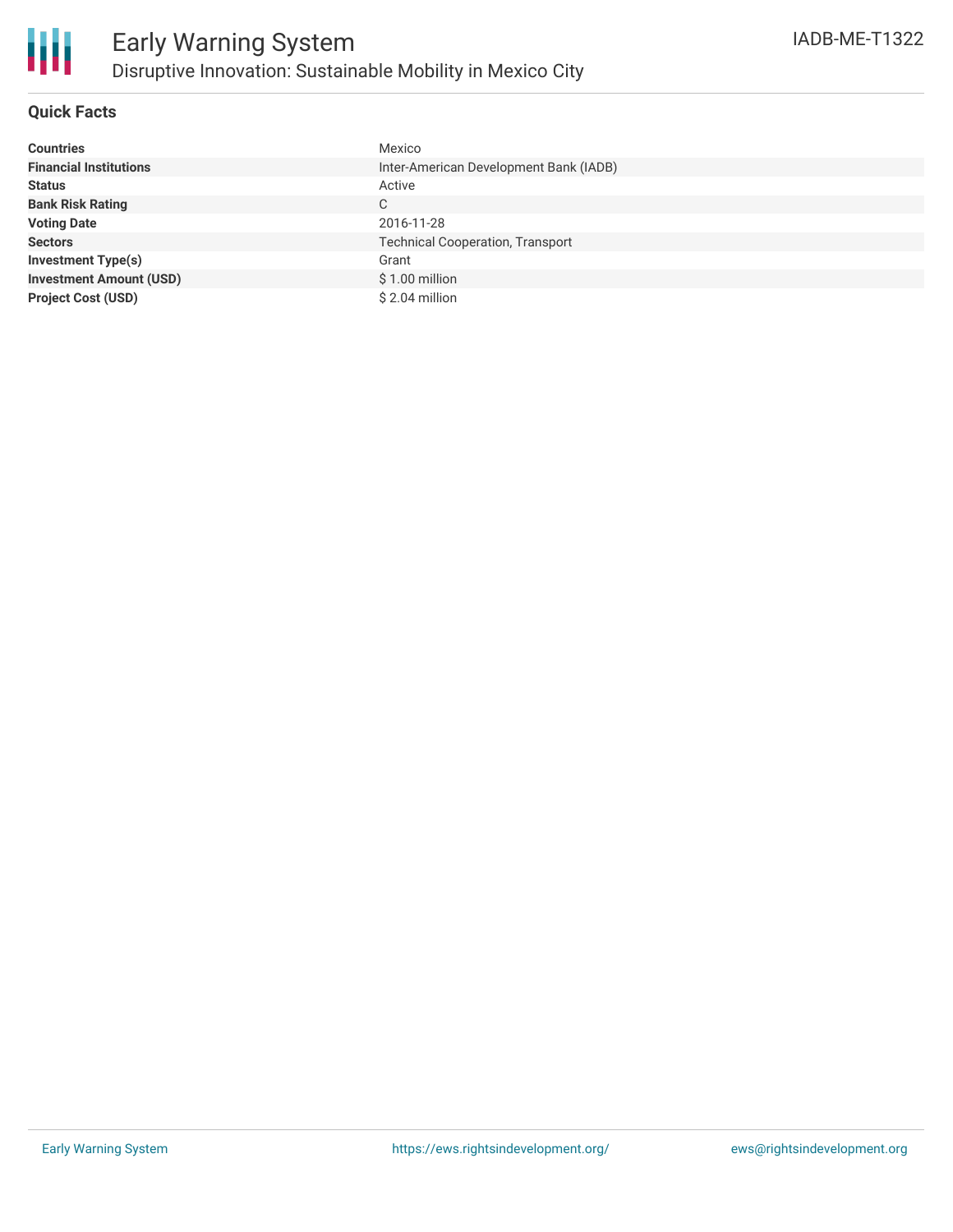

#### **Project Description**

From the IDB: "Improve mobility in Mexico City through an integrated transport system."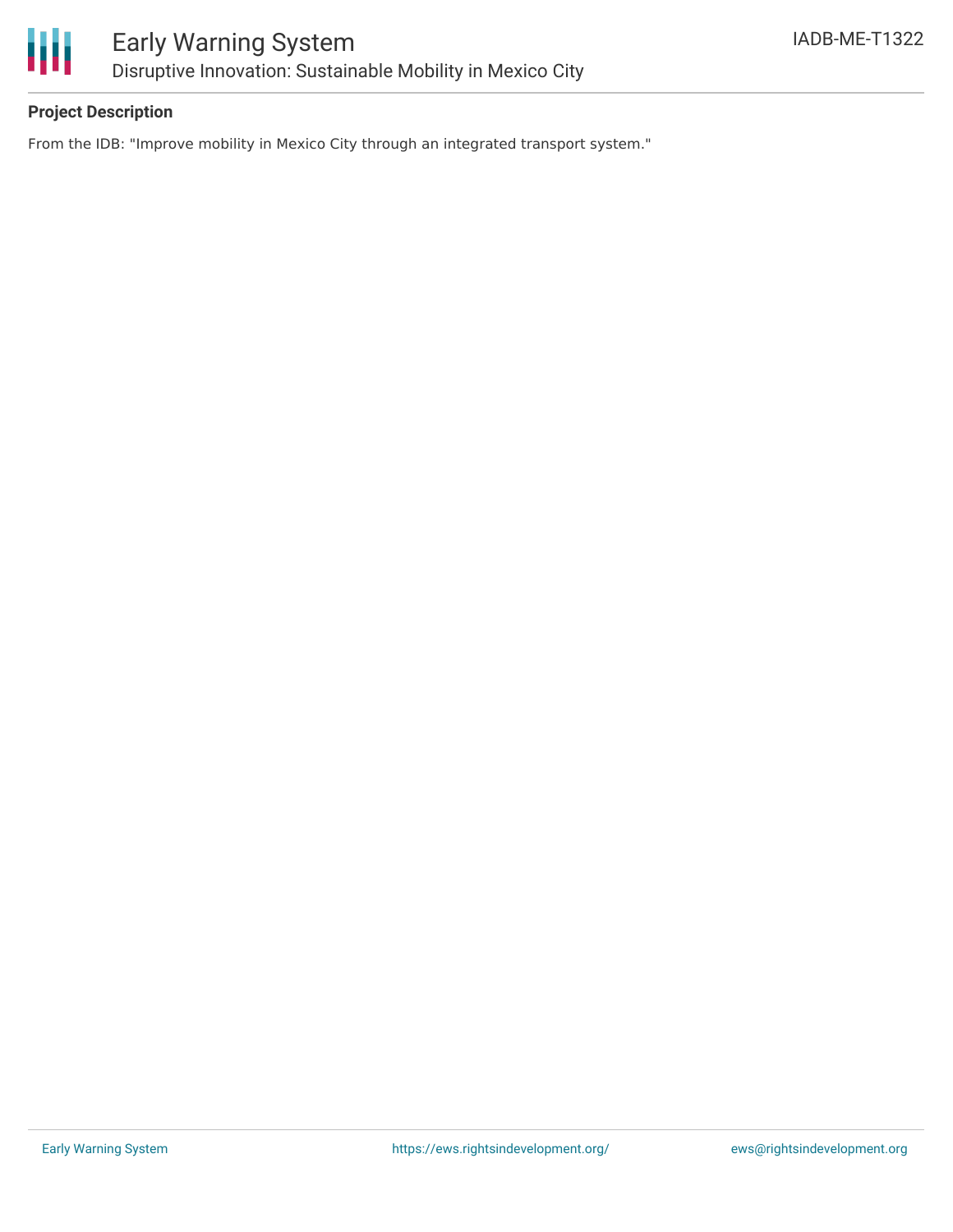

### Early Warning System Disruptive Innovation: Sustainable Mobility in Mexico City

#### **Investment Description**

• Inter-American Development Bank (IADB)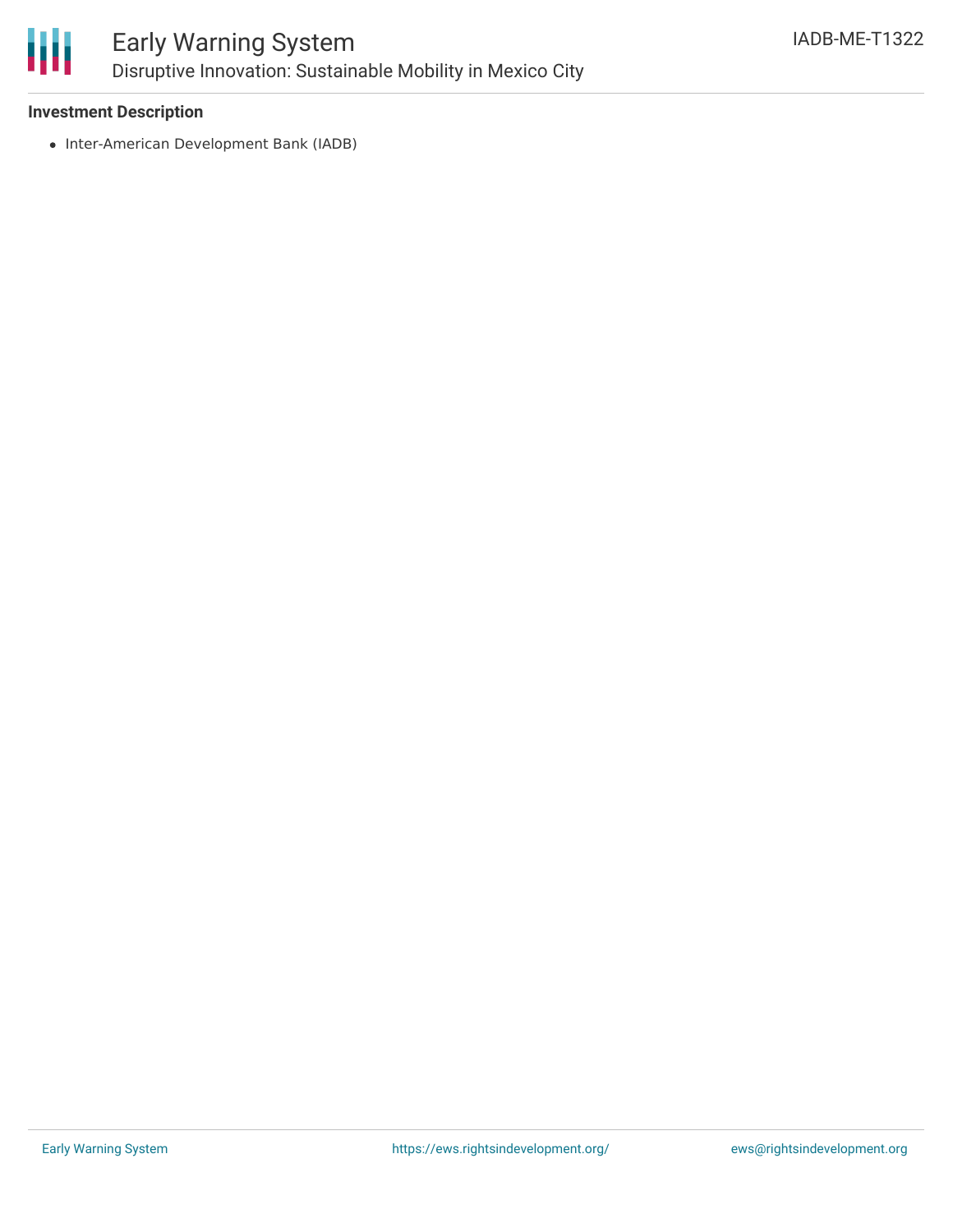#### **Contact Information**

#### ACCOUNTABILITY MECHANISM OF IADB

The Independent Consultation and Investigation Mechanism (MICI) is the independent complaint mechanism and fact-finding body for people who have been or are likely to be adversely affected by an Inter-American Development Bank (IDB) or Inter-American Investment Corporation (IIC)-funded project. If you submit a complaint to MICI, they may assist you in addressing the problems you raised through a dispute-resolution process with those implementing the project and/or through an investigation to assess whether the IDB or IIC is following its own policies for preventing or mitigating harm to people or the environment. You can submit a complaint by sending an email to MICI@iadb.org. You can learn more about the MICI and how to file a complaint at http://www.iadb.org/en/mici/mici,1752.html (in English) or http://www.iadb.org/es/mici/mici,1752.html (Spanish).